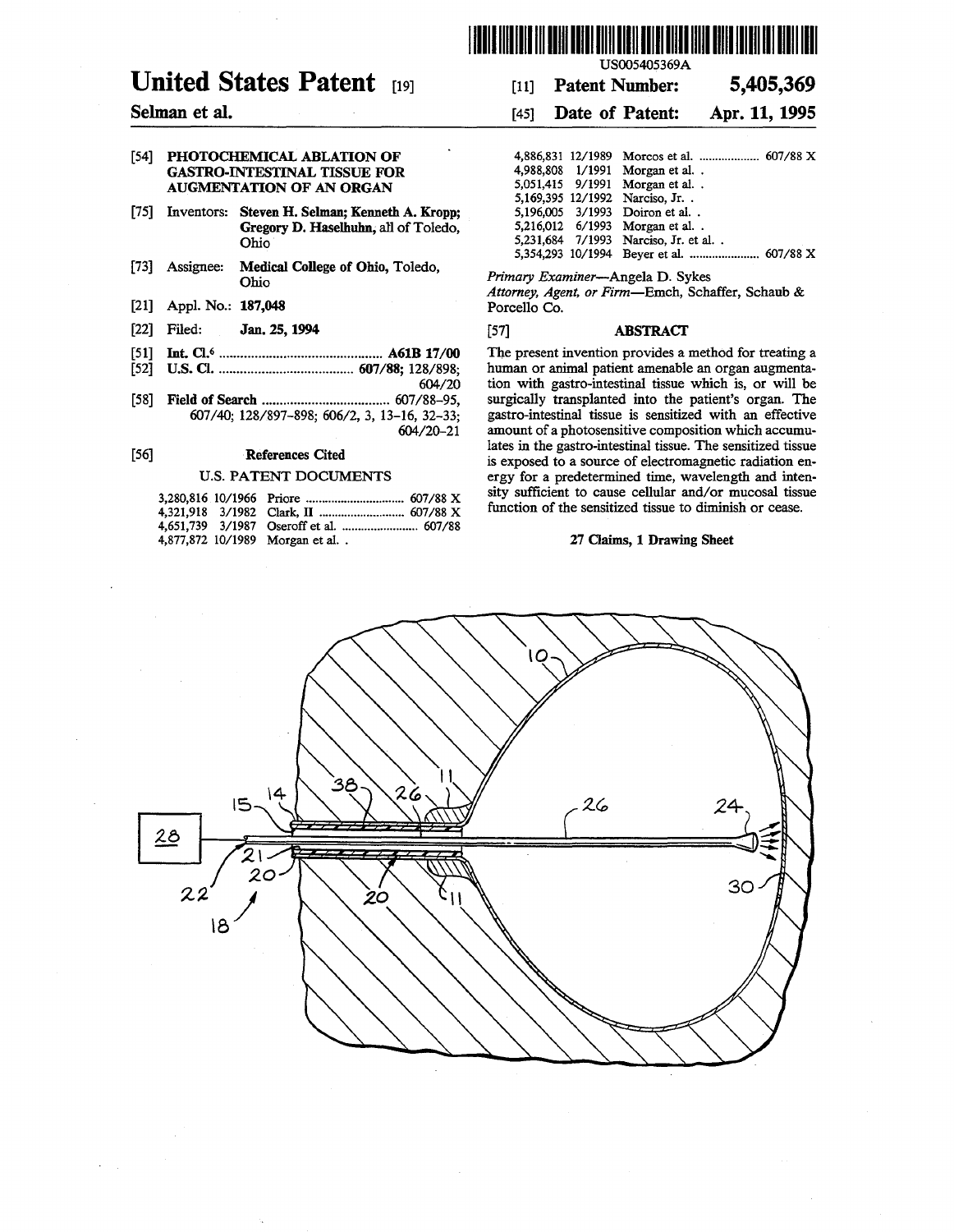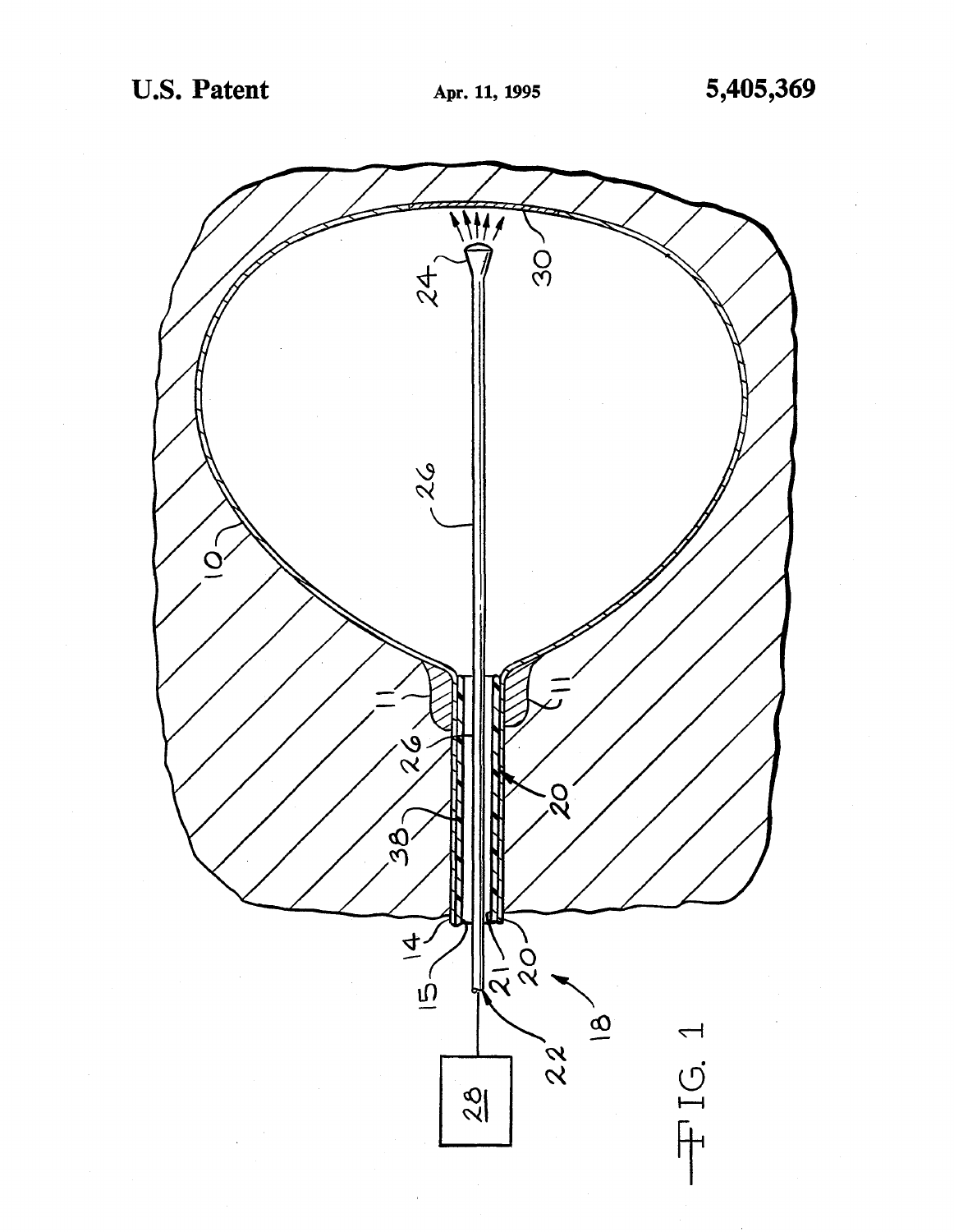5

#### **PHOTOCHEMICAL ABLATION OF GASTRO-INTESTINAL TISSUE FOR AUGMENTATION OF AN ORGAN**

#### **BACKGROUND OF THE INVENTION**

This invention relates generally to the medical field and, more particularly, to the use of photodynamic therapy in organ augmentation, for example, enterocystoplasty or colocystoplasty or the use of other gasto- 10 intestinal segments for organ augmentation. The present invention involves treatment of a patient using a photosensitive composition which selectively accumulates in mucosal tissues.

It is to be understood that the present invention is  $15$ useful for augmentation of various organs. For ease of illustration, the specification herein describes in detail augmentation of a bladder organ using gastro-intestinal tissue. It is within the contemplated scope of the present invention that other organs using various tissues as 20 augment are within the scope of the claimed invention.

The surgical treatment involved in augmentation of an organ involves exposing a portion of gastro-intestinal tissue (including stomach, large bowel (colon) and small intestine) and transplanting or inserting the exposed 25 intestinal tissue into the organ. It is to be noted that various recipient organs such as the bladder, stomach and other portions of the gastro-intestinal tract, such as esophagus and the like, are contemplated as being within the scope of the present invention. In particular, 30 bladder augmentation has been principally used in the treatment of patients with tuberculosis of the bladder, interstitial cystitis and bladder cancer. Currently, bladder augmentation is gaining wider acceptance as a therapeutic option for patients that have small, non-compli- 35 ant bladders and for treating the variety of congenital, inflammatory and neoplastic problems in the urinary bladder which are refractory to medical management. Medical indications for bladder augmentation include fibrosed and scarred bladders from previous surgery, 40 radiation therapy, or trauma; small non-compliant bladders associated with extrophy and epispadias; and, neurogenic bladders associated with myelodysplasia.

hyperchloremic metabolic acidosis and hypokalemia; 50 from intestinal mucosa transplanted into an organ. Despite significant advances in patient treatment using organ augmentation, there is a need for an im- 45 proved augmentation procedure since numerous complications are associated with incorporating intestinal mucosa into the recipient organ. These complications include metabolic and electrolyte disturbances, such as chronic bacterial colonization, which results in infections and/or sepsis; formation of stones or lithiasis; or malignant transformation at the vesicoenteric anastomosis. Still other complications arise from the fact that the intestinal mucosa continues to produce mucus after 55 being transplanted into the recipient organ. The continued mucus production causes problems in patients. In bladder augmentation, for example, the continued mucus production requires frequent catheterization to prevent blockages in the genitourinary tract. 60 ods of organ augmentation.

One attempt to overcome these complications involves mechanical stripping of the bowel mucosa layer while leaving the underlying submucosa and muscular layers intact. This mechanical stripping does lead to a decrease in mucus production. However, in the animal 65 models tested, there is often marked retraction and fibrosis of the intestinal segment with little or no gain in organ capacity. The retraction and lack of increased

organ capacity defeats the purpose of organ augmentation. Further, this type of mechanical surgical stripping of the mucosa is technically tedious and has limited potential application to humans.

Therefore, it is important that a method for organ augmentation include a way to decrease or prevent mucus production by the transplanted intestinal tissue while maintaining the elastic and muscular integrity of the transplanted tissue. The present invention addresses this problem.

In photodynamic therapy, photosensitive compositions are used to selectively diagnose, alter or destroy pathologic tissue. For example, photosensitive comtumorous tissue where the compositions absorb electromagnetic radiation when irradiated. The photosensitive compositions are useful due to their ability to differentially localize in the target tissue as compared to the amount absorbed by the surrounding non-cancerous or normal tissues and produce toxic reactions when activated.

For example, photosensitive compositions have been proposed as useful compounds for topical applications for diagnosis and treatment of skin diseases. In addition, photosensitive compositions have been proposed for use to sterilize biological samples containing infectious agents such as bacteria and viruses. The bactericidal effects are induced by irradiation of tissues with photosensitive compositions against gram-negative and grampositive microorganisms (Martinetto et al., Drugs Exp. Clin. Res. XII (4) 335-342, 1986). The photosensitive compositions have also been used to decontaminate blood and blood components. In addition, photosensitive compositions have been used in the treatment of blood vessel occlusions such as atherosclerotic plaques, thrombi and the like. Photodynamic therapy in combination with hyperthermia has also been proposed as a useful method in treating many of these disorders or diseases. Photosensitive compositions have also been proposed as useful in the diagnosis of disease. These photosensitive compositions have fluorescent properties and since the photosensitive compositions sequester in diseased tissues, fluorescent visualizations and/or measurement can be used to diagnose and localize the disease or to direct therapy to the affected tissues.

Until the present invention, there has been no suggestion of using photodynamic therapy in the in vivo treatment of benign protocol for patients who will benefit

#### DISCLOSURE OF THE INVENTION

The present invention provides a method of treating various organ disorders and in particular, for treating organ disorders amenable to such treatment as organ augmentation. The method of the present invention is less invasive than currently used methods of organ augmentation, requires less hospitalization, and avoids the possible complications which accompany other meth-

According to the present invention, a photosensitive composition is administered to the patient which preferentially accumulates in gastro-intestinal tissue, which will or has been transplanted into a recipient organ. Electromagnetic radiation is applied to the tissue. The absorption of the electromagnetic radiation by the photosensitive composition damages or destroys the mucosal tissue cells without damaging the underlying submu-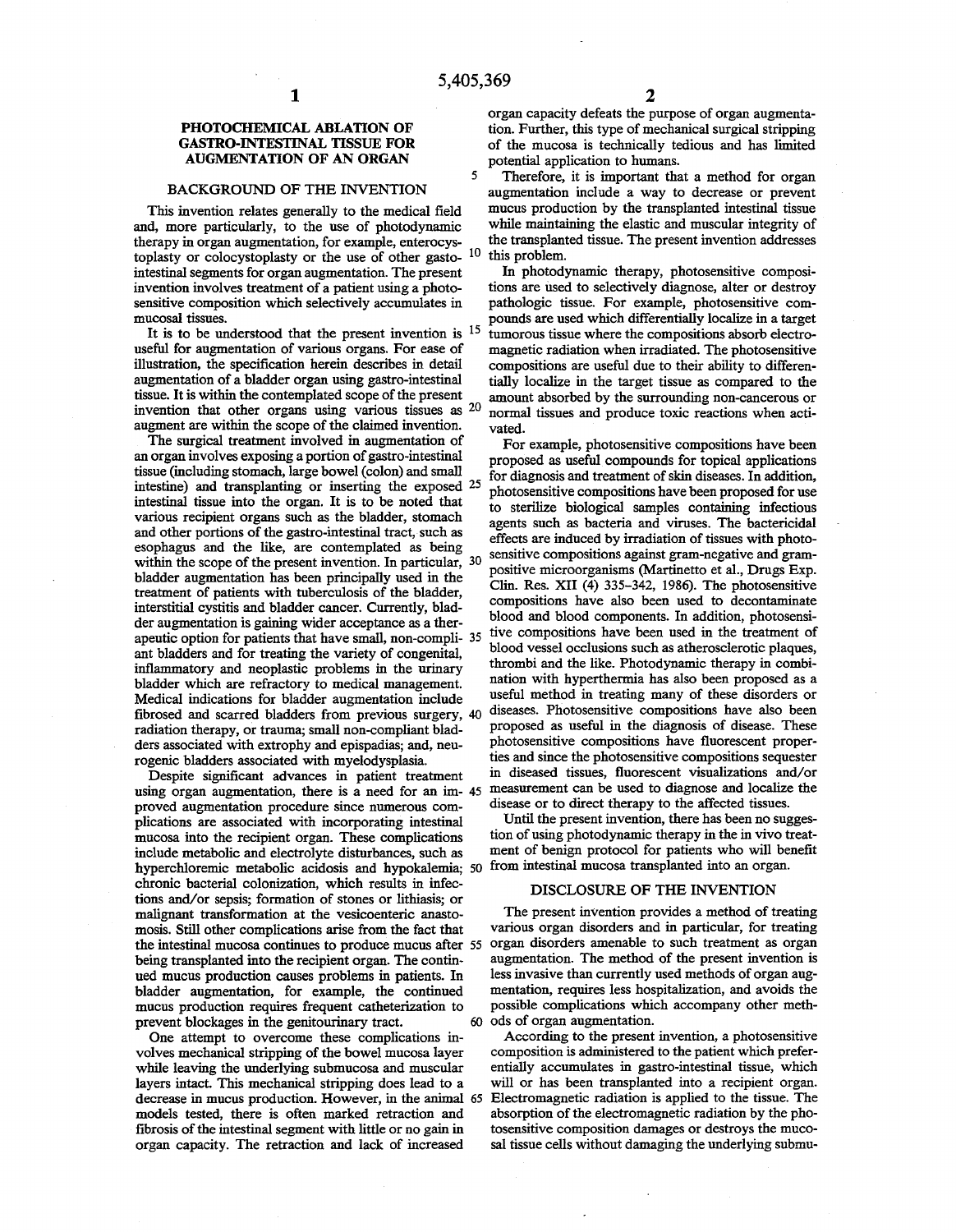cosal or muscle layers of the transplant tissue. The transplant tissues maintain their desired elastic and strength properies. After damage or destruction of the bowel mucosal tissue cells, transitional epithelium cells migrate in from the surrounding tissue and repopulate 5 or cover the transplant tissue segment. The migration of the epithelium cells of the organ obviates many of the problems normally associated with the retained transplant tissue within the organ, since there is a substantial decrease in both mucus production and in the absorption of fluid and chemicals from the recipient organ.

In one embodiment, the present invention is particularly useful in bladder augmentation (i.e. enterocystoplasty) procedures in which a patient's bladder is opened and a segment of the patient's gastro-intestinal tissue is attached to the bladder in order to increase the bladder capacity and/or repair damage to the bladder. This operation is used in patients with small contracted bladders, patients with bladder trauma or neoplasms. The lining of the transplanted tissue continues to secrete 20 mucus and absorb fluid and chemicals from the urine. The method of the present invention cause the mucosal lining of the transplanted bowel tissue to diminish or cease mucus production without injuring or destroying the submucosal or muscular layers of the transplanted 25 bowel tissue, thereby maintaining the transplanted tissue's elastic and strength properties.

#### BRIEF DESCRIPTION OF THE DRAWINGS

FIG. 1 is a simplified sectional view of a region of a 30 patient showing a urethra and bladder, schematically illustrating one method of practicing the present invention.

According to the present invention, a photosensitive can be performed as an ounce it is administered to the patient. The photosensity amounts of IV sedation. composition is administered to the patient. The photo-<br>sensitive composition is preferentially retained or abundled in a list contemplated that various photosensitive composensitive composition is preferentially retained or ab-<br>sorbed by gastro-intestinal (bowel) tissue and is seques. 40 sitions are useful in the present invention. There are sorbed by gastro-intestinal (bowel) tissue and is seques- 40 sitions are useful in the present invention. There are<br>tered in howel tissue at a much higher level than in a various classes of useful photosensitive compositio tered in bowel tissue at a much higher level than in a various classes of useful photosensitive compositions,<br>recipient organ tissue. The photosensitive composition including, for example, porphyrins, chlorins (such as recipient organ tissue. The photosensitive composition including, for example, porphyrins, chlorins (such as<br>is taken up by various cells in the transplant segment of benzochlorins, benzochlorin metal complexes, bacterio is taken up by various cells in the transplant segment of benzochlorins, benzochlorin metal complexes, bacterio-<br>howel The transplant segment is exposed to electro-<br>chlorins and the like), purpurins, verdins, phthalocyabowel. The transplant segment is exposed to electromagnetic radiation either before, during or after being 45 nines and iminium salts of these compositions and other<br>transplanted into the recipient organ. The electromag-<br>compositions. Various photosensitive compositions an transplanted into the recipient organ. The electromag-<br>netic radiation is absorbed by the photosensitive com-<br>include the use of tin ethyl eitopurpurin dichloride netic radiation is absorbed by the photosensitive com-<br>notion and causes a series of chemical reactions which (SnET2), photorin, benzoporphyrin derivative, monasposition and causes a series of chemical reactions which (SnET2), photorin, benzoporphyrin derivative, monas-<br>leads to damage or destruction of the mucosal laver of partyl chlorin e6, and Zn-phthalcyanine. In addition, it leads to damage or destruction of the mucosal layer of partyl chlorin e6, and Zn-phthalcyanine. In addition, it<br>tissue of the transplant bowel segment, while sparing 50 is possible to use a photosensitive precursor, such a tissue of the transplant bowel segment, while sparing 50 is possible to use a photosensitive precursor, such as<br>the submucosal and muscular layers of the transplant 5-aminolevulinic acid (ALA), which is a precursor to the submucosal and muscular layers of the transplant 5-aminolevulinic acid (ALA), which is a precursor to tissue. The structures of the recipient organ (i.e. the the production of the photosensitizer protoporphyin-IX tissue. The structures of the recipient organ (i.e. the walls, blood vessels and muscle layers) are not damaged in vivo. It is to be understood that the present invention because the photosensitive composition does not accu-<br>envisions the use of these and other classes of photo because the photosensitive composition does not accu-<br>mulate in these structures in sufficient amounts to cause 55 sitive compositions, and the present invention is not mulate in these structures in sufficient amounts to cause 55 sitive compositions, and the present invention is damage. The epithelial cells of the recipient organ grow limited to particular photosensitive compositions. damage. The epithelial cells of the recipient organ grow limited to particular photosensitive compositions.<br>in and cover the howel submucosa and muscle such that Examples of various known photosensitive composiin and cover the bowel submucosa and muscle such that Examples of various known photosensitive composition-<br>there is little or no production of mucus by the trans-<br>tions include those compounds disclosed in Loh et al., J. there is little or no production of mucus by the trans-<br>plant tissue.

pre-operatively, intraoperatively or post-operatively to al., J. Org. Chem. 51:1347-1350 (1986), Skalkos, et al., the patient. It is also contemplated that the transplant Med. Chem. Res. 2:276-281 (1992), the U.S. patent tissue can be exposed to the electromagnetic radiation application Ser. No. 07/901.597 and Morgan, et al., U.S. tissue can be exposed to the electromagnetic radiation pre-operatively, intraoperatively or post-operatively Pat. Nos. 4,877,872, 4,988,808, 5,051,415 and 5,216,012 after a period of pre-determined recovery period has 65 references, which are expressly incorporated herein. passed. It is to be understood that the exact procedure (All references disclosed herein form a part of the disof photosensitive composition administration and elec-<br>tromagnetic radiation treatment is dependent upon the These compositions are physiologically acceptable for

individual parameters of each patient's situation and the localization properties of the photosensitive composition. It is to be understood that in various preferred embodiments, the organ augmentation will be performed followed by a suitable recovery period. Thereafter, at least one preferred photosensitive composition is administered to the patient. After a suitable period of time has elapsed in order preferentially allow the transplanted mucosal tissue to absorb and/or retain the pho-10 tosensitive composition, electromagnetic radiation is administered to ablate the mucosal layer of the transplanted tissue. The photodynamic therapy damages or destroys the mucosa of the transplanted tissue, thereby allowing recovery of the submucosal layer of transplanted tissue with neothelium originating from the surrounding recipient organ tissue.

It is to be understood that in certain circumstances, exposing the intestinal segment to electromagnetic radiation intraoperatively may be difficult and it may be preferred to treat the patient after a post-operative period of convalescence. It is also contemplated that patients who have previously undergone organ augmentations and who are still experiencing continued mucus production and/or absorption of chemicals, can be treated with the method of the present invention. In such situations, the organ augmentation patients may receive the photosensitive composition and thereafter, receive the electromagnetic radiation treatment using a cystoscope to expose the intestinal augment to the electromagnetic radiation. The preferential retention of the photosensitive composition within the intestinal mucosa minimizes any possible damage to the underlying submucosa intestinal muscle of the transplant tissue to the DETAILED DESCRIPTION OF THE 35 surrounding recipient organ tissue. It is contemplated<br>PREFERRED EMBODIMENT that this electromagnetic radiation therapy treatment that this electromagnetic radiation therapy treatment can be performed as an outpatient under local or small

Photochem. Photobiol., 20:47-54 (1993), Selman et al., The photosensitive composition can be administered 60 Photochem. Photobiol., 57:681-685 (1993), Morgan et These compositions are physiologically acceptable for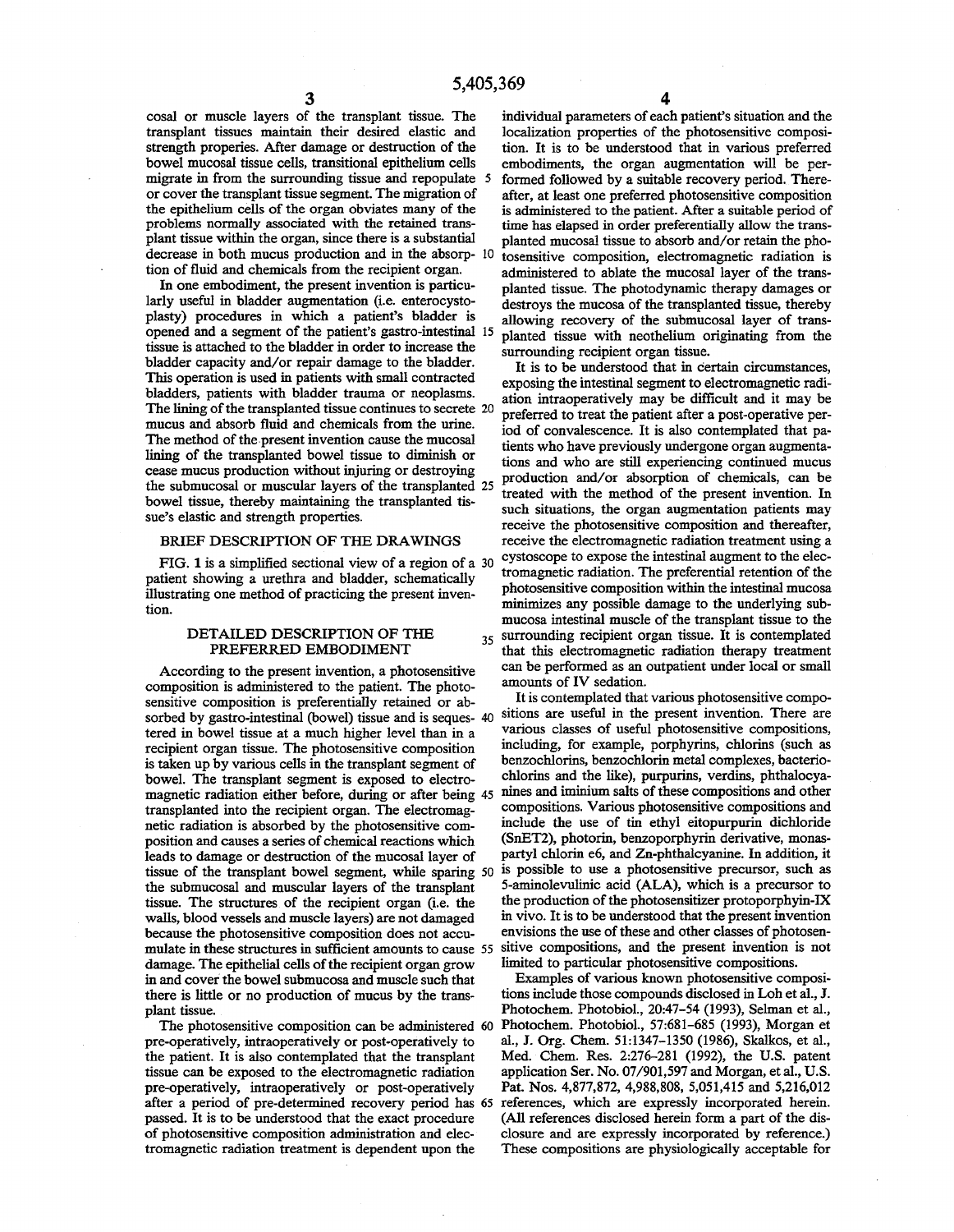subcutaneous, intravenous, intravesical, or oral administration as solutions, emulsions or suspensions.

In addition to the required photosensitive composition, additional components may be chemically attached to or physically combined with the photosensi- *5*  tive composition for administration to the patient. These additional components may include labeling compositions, cytotoxins, immunoglobins, monoclonal antibodies and/or receptor ligands, which may enhance the photosensitive composition's selectivity for the de- 10 sired tissue.

The photosensitive compositions and any additional components are formulated into a final pharmaceutical formulation for administration to the patient using techniques generally known in the art. The pharmaceutical 15 formulation can be administered singly or as components of mixtures as solutions, emulsions or suspensions. It is to be understood that the final pharmaceutical formulations can be prepared in conventional forms either as liquid suspensions or solutions, solid forms 20 suitable for solution or suspension and liquid prior to injection or as emulsions. The formulation may include suitable excipients such as saline, dextrose, glycerol, water and the like. The final pharmaceutical formulation may also contain additional components such as pH 25 buffering agents, wetting or emulsifying agents and the like.

It is to be understood that the photosensitive compositions can be administered by any suitable route or method. These methods include, for example, subcuta- 30 neous, intravascular, intraperitoneal or intramuscular injection, oral or topical administration or a suppository administration. It is further contemplated that the photosensitive composition can be an extended release formulation, such that it is delivered over a period of time 35 and there is a sustained release of the photosensitive composition. The extended release can be administered by a vascular stent or implantable device, or can be orally administered to a tablet or capsule, for example.

Various modes of administration are well known in 40 the art and the administration can be implemented in a manner which is most suitable for delivery of the photosensitive composition. This administration can include a slower sustained release system or, if properly formulated, an oral administration. The quantity of the formu- 45 lation being administered is dependent upon the choice of the active photosensitive composition, the condition to be treated, the mode of administration, the individual patient and the expertise and judgment of the practitioner. As such, smaller or larger doses may be needed 50 depending upon the specificity of the formulation. It is contemplated that in formulations having such additional components such as highly specific monoclonal antibody preparations and specific receptor ligands, the dosages may be less than formulations which are less *55*  specific fo the target tissue. It is contemplated that ranges in about 0.05-10 mg/kg are suitable. It is to be understood that these ranges are merely suggestive and many variables must be taken into consideration in the treatment of individual patients and variations from 60 these recommended values are expected.

Other ingredients which can be included in the formulation include antimicrobial agents and/or preservatives as necessary. Many variations of the above, along with other suitable vehicles will suggest themselves to 65 those skilled in the art in light of the description herein.

The photosensitive composition is administered in an effective amount such that a sufficient amount of the

photosensitive composition accumulates in the desired target or transplant tissue. In certain embodiments of the present invention, a predetermined period of time is allowed to pass in order to optimize the accumulation and retension of the photosensitive composition in the target tissue. It is contemplated that various protocols of treatment using the method of the present invention may involve irradiating the photosensitive compositions after a suitable period of time has elapsed. It is contemplated that these time periods can range from a relatively short time of approximately one hour or less to a longer time of three to four days after administration of the photosensitive composition to the patient. **However,** it should be understood that the optimum time lapse (if any) between drug administration and irradiation depends on the type and amount of photosensitive composition administered, the patient's history and the judgment of the practitioner.

After the photosensitive composition accumulates in the transplant tissue, the tissue is irradiated with electromagnetic radiation of a predetermined wavelength and intensity at which the composition absorbs energy. This absorption of energy by the photosensitive composition causes a reaction which damages or destroys the desired cells or tissue in which the composition has accumulated.

It is to be understood that most photosensitive compositions both fluoresce and sensitize. Both fluorescence and sensitization are de-excitation pathways which are competitive to each other and are generally activated by any wavelength of electromagnetic radiation absorbed by the photosensitive composition, One wavelength does not excite only fluorescence while another wavelength causes the sensitization reaction.

It is contemplated that various types of electromagnetic radiation are useful with the present invention. Such electromagnetic radiation envisions the use of all the electromagnetic spectrum which is made up of photons. Useful electromagnetic radiation includes, for example, light in the ultraviolet, visible and infrared ranges and ultrasound. Such luminescence is dependent upon the photosensitive composition being used and the method of treatment. It is further to be understood that both the photosensitive composition and the electromagnetic radiation can be administered by any suitable method, These methods include both the in vivo and ex vivo administration of both the radiation and/or photosensitive composition. Further, the administration of both the drug and radiation therapy can be in a single application or if desired, multiple applications. Further, the sustained release administration of the photosenstive composition can be utilized to take advantage of the properties of the photosensitive composition and the electromagnetic radiation therapy treatment being administered.

It is to be understood that the particular wavelength and intensity of the electromagnetic radiation energy delivered to the tissue is dependent, in part, upon the type of photosensitive composition being used. In certain embodiments, photosensitive compositions which have absorbance peaks at shorter wavelengths and show greater absorbencies may be used. In various embodiments, the shorter wavelength peaks are advantageous because the light of the shorter wavelength is less capable of penetration into underlying tissue, while greater absorbencies in the photosensitive composition are desirable because less light energy is required to cause a given degree of reaction.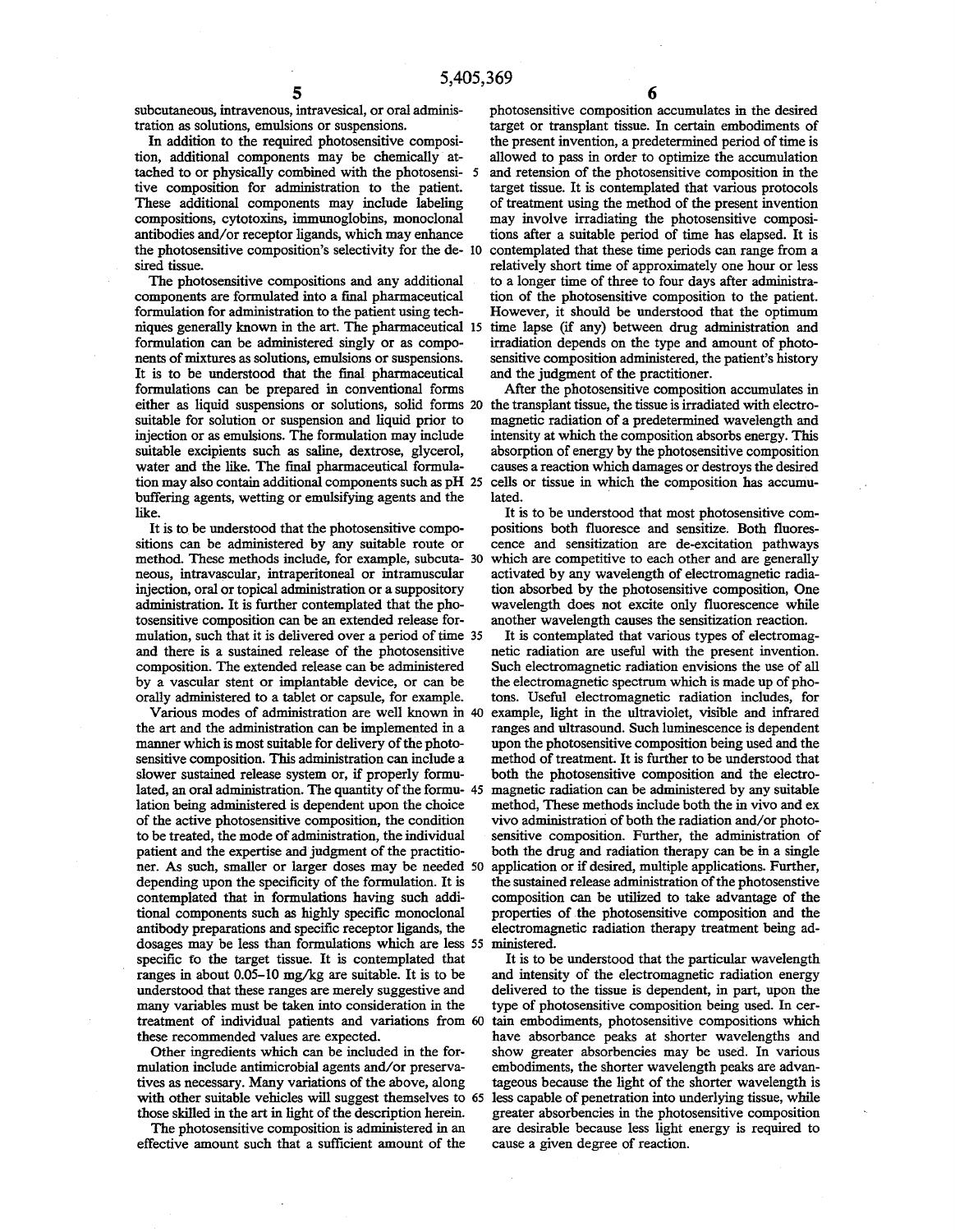The wavelength of irradiating energy is chosen to match an absorbance peak of the photosensitive composition. The suitable wavelengths for the photosensitive compositions are readily determined by the composition's absorption spectrum. For example, in the deeper *5*  tissue penetration red wave length range of the visible electromagnetic radiation spectrum, the photosensitive composition tin ethyl etiopurpurin dichloride is illuminated with light that includes the absorption peak at about  $665+/-5$  nm. 5-aminolevulinic acid is a precur- 10 sor to protoporphyin-IX in vivo, which is the active photosensitive composition and which absorbs energy at about  $630+/-5$  nm. The irradiation dosages are readily determined and dependent upon the method of delivery of the photosensitive composition and the type 15 and amount of photosensitive composition being administered and retained by the target tissue. Thus, the intensities of light illumination will typically be in the range of more than about 5 to less than about 500 joules/cm<sup>2</sup> of light. 20

Irradiation of the target tissue containing the photosensitive composition in accordance with the instant invention can be achieved by delivering electromagnetic radiation energy from conventional light source, a laser, or by sending an electromagnetic signal from any 25 other appropriate transmitting device. The particular method of irradiation of the tissue depends upon the location in the patient of the affected tissue.

It has been found that one particularly useful transmitting device comprises a laser which delivers highly 30 accurate intensities and wavelengths of light through at least one optical fiber, For example, in one embodiment, the light energy is delivered through an optical fiber which can optionally have a light diffusing means operatively attached thereto. The light energy is delivered 35 by placing the delivery means in a catheter. The delivery means is properly located and positioned adjacent the target tissue. A portion of the catheter is sufficiently transparent or translucent to allow the light energy to adequately irradiate the adjacent target tissue. The re- 40 maining catheter may be coated with an opaque or reflective shield type material such that light does not penetrate the adjacent muscle or recipient organ tissues, which is comprised of a diffusing material which allows the light to radiate from the optic fiber. For example, 45 the mucosal layer of the transplanted bowel tissue reuseful light sources are described in U.S. Pat. Nos. 5,169,395 and 5,196,005.

It is also contemplated that the electromagnetic radiation transmitting device can deliver using a spatially localized illuminator, such as a microlens fiber which 50 provides a circular illumination field with good uniform density and sharp demarcation boundaries. For example, useful devices include U.S. Pat. No. 5,231,684.

The delivery means can be in the form of a light guide, such as a single optical fiber or a fiber optic bun- *55*  dle, which in preferred embodiments, comprises at least one optical fiber having an appropriate provision for lighting thereof. The delivery means and catheter each have a sufficiently small cross section so that the delivery means and catheter may be fabricated within the 60 appropriate dimensions to comfortably fit within the patient's body or desired orifice. The catheter may be of a rigid type material or may be made of sufficiently flexible material for positioning the light delivery means and catheter throughout a tortuous path. 65

Also, it is contemplated that various other apparatuses may be employed within the scope of the present invention in order to ease the use of the method of the

present invention by cleansing, heating and/or cooling the tissue being treated with the photodynamic therapy of the present invention. For example, when about 40°-45° C. heat is delivered to the tissue by, for example, microwave (not shown) or laser (not shown), the effects of the photodynamic therapy are enhanced.

It is also contemplated that the electromagnetic radiation can be provided with various means for guiding the delivery means through a lumen, and means for measuring light intensity, temperature and drug fluorescence or illumination. It is also contemplated that the delivery means can be provided with an irrigation apparatus to provide a source of irrigation to the area as desired and to keep the area being irradiated relatively clear.

Accurate positioning of the delivery means assures that there is limited penetration of electromagnetic radiation into the tissue and that only the desired tissue is irradiated. Such accurate positioning can be aided by using an ultrasound probe. It is also contemplated that other methods of accurately positioning the delivery means can be used. For example, the catheter and/or delivery means can have graduated marks thereon so that the actual position of the delivery means can be accurately located.

After proper localization of the delivery means is achieved, the transmitting device is operatively engaged and energy irradiates the adjacent target tissue. The preferred length of time of irradiation and wavelength of electromagnetic radiation are determined by the type and amount of photosensitive composition being used and other factors as described above. The irradiation of the photosensitive composition causes the photosensitive composition to absorb the electromagnetic radiation generally or induces a photochemical reaction of the photosensitive composition, thereby inducing damage or destruction of the desired tissue. The photosensitive composition may cause a hemorrhagic necrosis of the affected tissue. Further, with the passage of time there is subsequent diminishment or cessation of the cellular and/or tissue functions and subsequent atrophy of the affected tissue. For example, it is surprisingly found that in bladder augmentation procedures, the bladder tissue and the submucosa of the transplanted bowel tissue are spared any damage while mains in the destroyed or atrophied state. The submucosal and muscular layers of the transplanted bowel tissue are repopulated with transitional epithelium that migrates in from the adjacent bladder tissue.

It is to be understood that various transmitting devices can be utilized in delivering the electromagnetic radiation to the desired target tissue. For ease of illustration of the present invention, the following description relates to photochemical ablation of gasto-intestinal mucosal tissue for a bladder augmentation. However, as described in detail above, various other organs are contemplated as being treated, along with other types of transplant tissue, as well as other types of electromagnetic radiation in addition to the ones described below.

Referring to FIG. **1,** there is illustrated in simplified form a sectional view of a patient showing a bladder **10**  (including the bladder sphincter muscle **11),** and a urethra **14** in a distended condition and defining an opening or lumen **15.** 

A photodynamic therapy system or apparatus **18**  generally comprises a catheter **20,** a delivery means *22*  and a source of electromagnetic radiation energy **28.**  The catheter **20** defines an opening **21** extending axially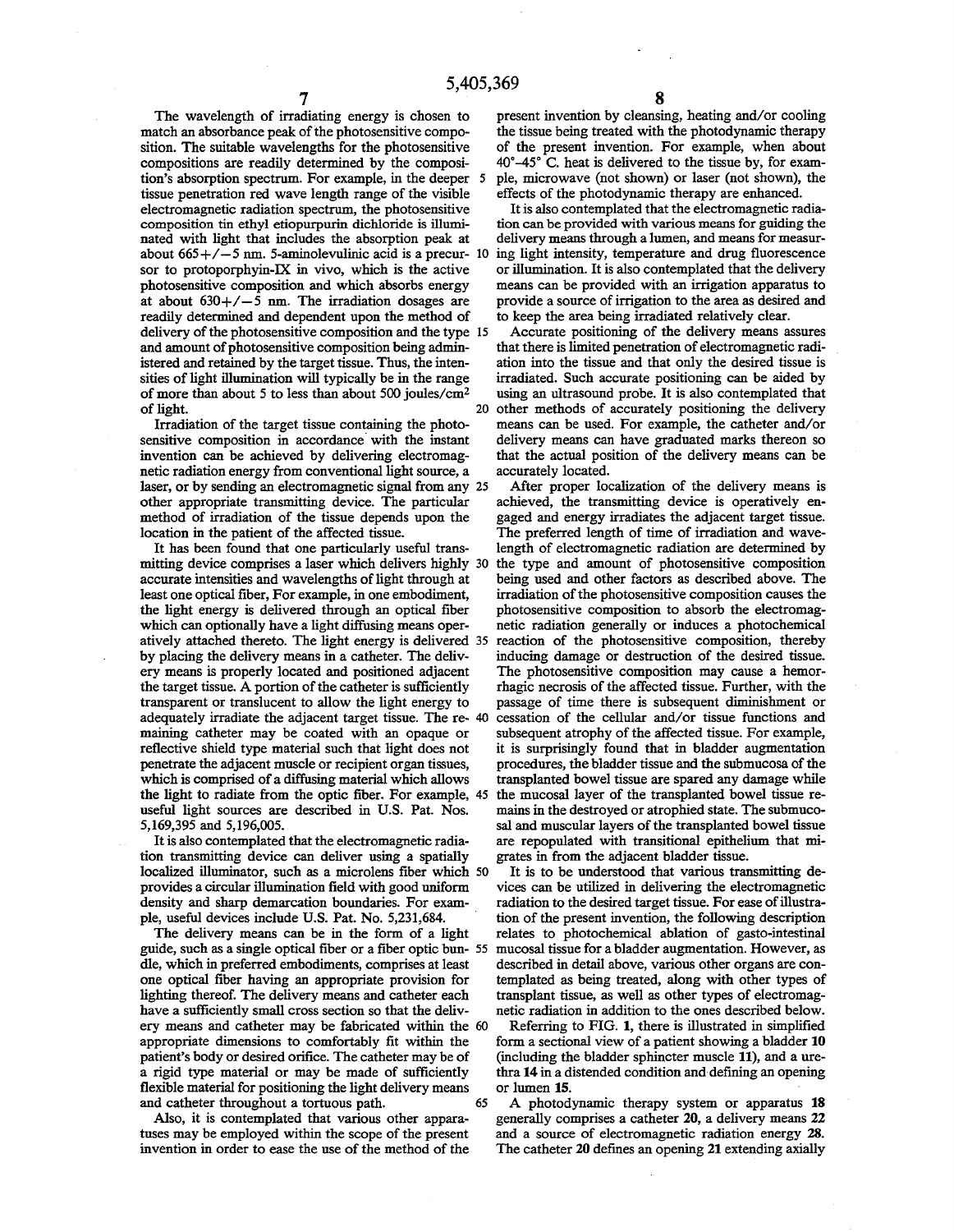therethrough for receiving the delivery means **22.** The delivery means **22** can comprise at least one, or alternately multiple, long, small diameter optic fibers. The delivery means **22** coaxially extends through the catheter **20.** In a alternative embodiment (not shown), the *5*  delivery means **22** may be a part of the catheter **20.** It is to be understood that the catheter **20** and the delivery means **22** may generally have a rounded or tapered configuration to minimize any damage to the urethral lining and to ease insertion of the catheter **20** and deliv- 10 der and aluminum foil was placed around this segment ery means **22** into the opening **15** of the urethra **14** and into the bladder **10.** At least a portion of the delivery means **22** is disposed within the bladder **10.** The delivery means **22** has a directional distal end **24** (which is generally transparent or translucent) and a proximal end 15 **26** which extends from the distal end **24** out of the patient's body to the electromagnetic radiation source **28**  such as a laser, LED device, or lamp. The proximal end **26** of the delivery means **22** is preferably of an opaque and/or reflective material such that no light is delivered 20 to any surrounding tissue.

The axial length of the distal end **24** is sufficient to generally illuminate an affected area **30,** comprising the transplanted bowel tissue. In preferred embodiments, the length of the distal end **24** can vary depending upon 25 the extent amount of light energy to be administered. It is understood that the preferable length of the distal end **24** will vary from patient to patient and that judgment of the practitioner will determine the proper length of the distal end 24 in order to accurately deliver the re- 30 pun (12 mg/kg) and ketamine (80 mg/kg) anesthesia quired light to the desired tissues. In certain embodiments, it is preferred that the distal end **24** be of a directional material, such that electromagnetic radiation, rather than radiating outwardly from the axis of the distal end into the tissues, is focused within well-defined 35 boundaries. In the embodiment shown in FIG. **1,** the affected area **30** receives the diffused light (schematically indicated with arrows). In other embodiments, it may be preferred that the distal end **24** be of a diffusing material such that the light radiates outwardly from the 40 axis of the distal end **24** into the tissues.

It is contemplated that monitors (not shown) can be placed in the bladder **10** for measuring light intensity and temperature. This positioning of the catheter **20** and delivery means **22** can be aided using an ultrasound 45 probe (not shown) and/or by direct visualization using an endoscope (not shown).

After the delivery means **22** is localized in the bladder **10,** the energy source **28** is activated and energy is delivered to the affected tissue **30.** The intensity, wavelength 50 and duration of the energy are dependent upon many variables including the type and amount of photosensitive composition used. During this irradiation, it is possible to continuously monitor the position of the distal end **24** of the delivery means **22** such that there is little *55*  damage to the surrounding tissues. After irradiation, the catheter 20 and delivery means **22** are removed from the bladder **10** and urethra **14.** 

The following examples are intended to illustrate the present invention but not to limit its scope. 60

#### Example

33 Fischer 344 female exbreeder rats weighing between 200-250 grams were used. Eight (8) rats died in the immediate post-operative period (first 24 hours), 65 secondary to either bleeding complications or anesthesia related causes. Of the remaining 25 rats, there were three control groups of five rats each and one treatment

group consisting of ten rats. The treatment group was given five micrograms per kg of the photosensitizer hematoporphyrin derivative (HpD), intravenously 24 hours prior to bladder augmentation. At the time of surgery, approximately 1.5 cm's of terminal lieurn was isolated and used for ileocystoplasty. Primary anastomosis of the small bowel was performed using 7-0 Vicryl suture in an interrupted fashion. The isolated segment of lieum was opened along its antimesenteric borto protect the underlying tissues and roesenteric blood supply from the effects of the light. HpD has a peak absorption at about 630 nm. A diffuse non-coherent red light source was used to shine on the bowel mucosa for 20 minutes for a total delivered fluorescence of 240 J/cm2. An infrared filter was used to limit the light spectrum to 590-750 nm. After this, the treated intestinal segment was used to perform the augmentation using the Goodwin cup-patch technique. 7-0 Vicryl suture in running fashion was used to complete the anastomosis.

Each of the three control groups underwent bladder augmentation was well. One group had no further treatment, another group was given HpD only, and a third group was treated with light only. Each rat received 20,000 units/kg penicillin intramuscular prior to surgery. Post-operatively, the rats received 80,000 units **PCN** per 100 cc in their drinking water for one week. After this, the oral antibiotics were discontinued. Romwere used.

Each rat underwent a pre-operative cystometrogram (CMG) to determine the bladder capacity prior to augmentation. A five french pediatric feeding tube was placed transurethrally into the bladder and the urine was removed. Next, saline was infused into the rat's bladder at a rate of 0.25 cc/minute. Bladder pressure were measured concomitantly. Bladder capacity was defined as the volume of saline required to achieve a pressure of 30 mm Hg (40 cm water) or the volume at which saline leaked around the feeding tube. The value selected was the one that occurred first.

Following a recovery period of six weeks, each rat was placed in a metabolic cage for 24 hours to collect urine to measure the amount of mucus production. The urine collected was cooled to four degree centigrade overnight, then centrifuged for three minutes. The urine was aspirated off and the remaining mucus was air dried. The amount of mucus production was quantified as the dry weight obtained.

Urine cultures were also obtained in each rat to check for evidence of factorial colonization. Rompun and ketamine anesthesia were used as described above. A small vertical suprapubic incision was made under sterile conditions to expose the bladder. Urine for culture was obtained by direct bladder aspiration in order to avoid contaminated specimens. The incision was closed with 4-0 silk. Bacterial colonization was defined as greater than 100,000 organisms per cc.

After a period of at least 48 hours, a repeat CMG was performed to determine post-operative bladder capacity prior to euthanasia. This was done in the same fashion as described above. Next, a median stemotomy was performed and blood was obtained via direct cardiac aspiration for measurement to electrolytes (Na, K, Cl, and CO2). Prior to euthanasia, 10% neutral buffered formalin was instilled into the bladder through a five french feeding tube and the bladder neck was tied off using 2-0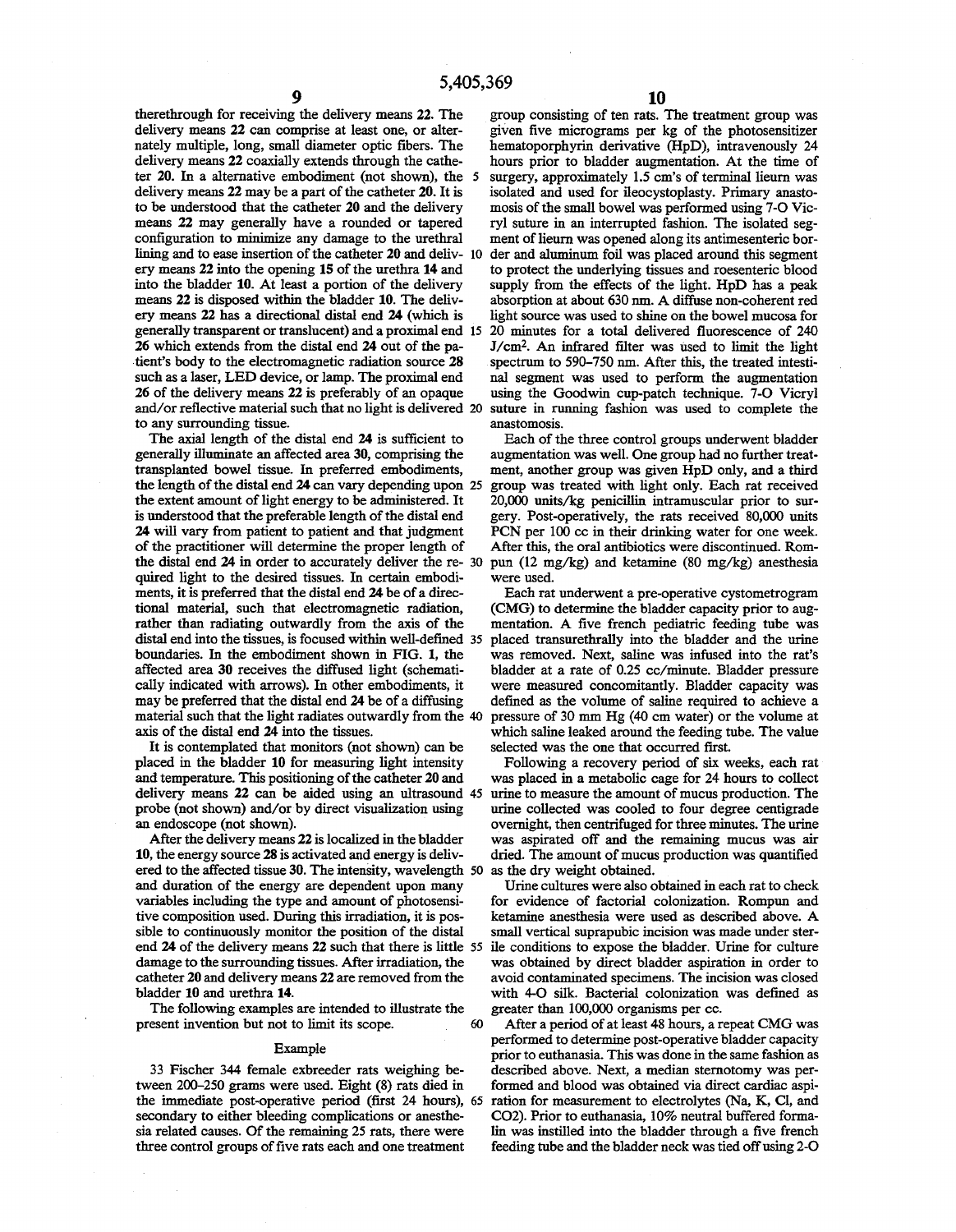**11 12 12 i 11 12 ight 12 ight 12 ight 12 ight 12 ight 12 ight 12 ight 12 ight 12 ight 12 ight ight ight ight ight ight ight ight ight ight ight ight** placed within formalin to fix the tissues overnight. The next day, the bladders were opened to determine the presence of stone formation. Representative sections were obtained and submitted for histological prepara- 5 tion.

Histological examination of the bladders in all three control groups revealed an obvious transition zone between the native bladder and the augment. There was no evidence of transitional epithelium ingrowth from 10 netic radiation energy causes cellular and/or mucosal the bladder onto the surface of the augment. Alcian Blue and PAS stains confirmed the presence of mucin production within the small bowel mucosa. However, each of the treated bladders demonstrated ingrowth of transitional epithelium to completely cover the intesti- 15 nal augment. The underlying intestinal muscular and serosal layers were left intact. In all but one case, there was no evidence of mucus producing epithelium using the special stains. In this instance, there were only two small foci of remaining mucin producing small bowel 20 mucosa. There was also no evidence of fibrosis or collagen deposition in either the control or treated groups.

Since there was no difference histologically between any of the control groups, the data obtained from each one was combined for comparison with the treatment 25 group. In order to confirm the histological findings, urine collections were performed to measure the amount of mucus excreted in a 24 hour time period. The treated rats produced significantly less mucus than the control rats. The mean amount of mucus excreted by 30 the controls  $(n=15)$  was 18.9 micrograms over 24 hours. The treated rats (n=IO) produced only 5.7 micrograms of mucus. The treated rats also had a lower incidence of factorial colonization when compared to the controls. Two controls had significant bacteria 35 composition is administered to the patient in an amount counts in their urine while none of the treated animals did. No difference was seen in the electrolyte values between both groups. Two treated rats developed stones whereas none of the control rats did. This is presumably secondary to the fact that when the intesti- 40 nal mucosa sloughs off after photodynamic therapy, the suture used to make the anastomosis is exposed to the urine. This can be obviated by using a suture like chromic with a shorter half life and by allowing a two to four week recovery period after bladder augmentation. 45 fiber which directs light within defined boundaries. After this, a light source can be passed transurethrally to perform the treatment. Lastly, the bladder capacity in all groups increased after bladder augmentation. The mean pre and post-operative bladder capacities in the control rats were 0.89 cc and 1.97 cc pre and post-oper- 50 treating the sensitized tissue with hyperthermic theratively. The larger post-operative bladder capacity in the control rats can be explained by the fact that large amount of mucus were found in these bladders at the time of fixation. This mucus created a functional bladder outlet obstruction with poor emptying of the blad- 55 rin derivative. der and therefore a larger capacity.

It will be appreciated by a person of ordinary skill in the art that while the present invention has been disclosed and described herein with respect to certain preferred embodiments and alternatives thereof, various 60 changes in form and detail may be made therein without departing from the scope and spirit thereof.

We claim:

**1.** A method for treating a human or animal patient amenable to an organ augmentation procedure, wherein 65 gastro-intestinal tissue is surgically transplanted into the patient's organ, which method comprises sensitizing the gastro-intestinal tissue with an effective amount of a

photosensitive composition which accumulates in the gastro-intestinal tissue and exposing the gastro-intestinal tissue to a source of electromagnetic radiation energy for a predetermined period of time and at a predetermined wavelength and intensity, whereby the photosensitive composition accumulated in the irradiatedexposed gastro-intestinal tissue absorbs the electromagnetic radiation or undergoes a photochemical reaction.

**2.** The method of claim **1,** in which the electromagtissue function of the transplant intestinal tissue to diminish or cease.

**3.** The method of claim **1,** in which the gastro-intestinal tissue is sensitized with the photosensitive composition prior to the transplantation of the gastro-intestinal tissue into the patient's organ.

**4.** The method of claim **1,** in which the gastro-intestinal tissue is sensitized with the photosensitive composition during the transplantation of the gastro-intestinal tissue into the patient's organ.

**5.** The method of claim **1,** in which the gastro-intestinal tissue is sensitized with the photosensitive composition after the transplantation of the gastro-intestinal tissue into the patient's organ.

**6.** The method of claim **1,** in which the organ receiving the gastro-intestinal tissue is the patient's bladder.

**7.** The method of claim **1,** in which the electromagnetic radiation energy comprises ultraviolet light, visible light, infrared light or ultrasound.

**8.** The method of claim **1,** in which the gastro-intestinal tissue is sensitized by administering the photosensitive composition to the patient by injection, topical, oral or suppository administration.

**9.** The method of claim **1,** in which the photosensitive of about 0.05-10.0 mg/kg of the patient's weight.

**10.** The method of claim **1,** in which an electromagnetic delivery means having a directional distal end is positioned adjacent or within the patient's sensitized gastro-intestinal tissue prior for delivery of the electromagnetic radiation energy to the sensitized gastro-intestinal tissue.

**11.** The method of claim **1,** wherein the electromagnetic radiation delivery means comprises an optical

**12.** The method of claim **1,** wherein the electromagnetic radiation delivery means comprises an optical fiber which radially diffuses light.

**13.** The method of claim **1,** which further includes apy.

**14.** The method of claim **1,** in which the photosensitive composition comprises photofrin, protoporphyrin-IX, tin ethyl etiopurpurin dichloride or hematoporphy-

**15. A** method of treating a patient who will have, is having or has had an organ augmentation with gastrointestinal tissue comprising the steps of:

- (a) providing an apparatus for diagnosing or treating tissue comprising:
	- a catheter for insertion into the patient's organ, the catheter having a proximal end and a distal end;
	- the catheter comprising at least one axially extending opening therethrough for receiving an electromagnetic radiation delivery means;
	- the delivery means having a transparent or translucent distal end and an opaque and/or reflective proximal end;